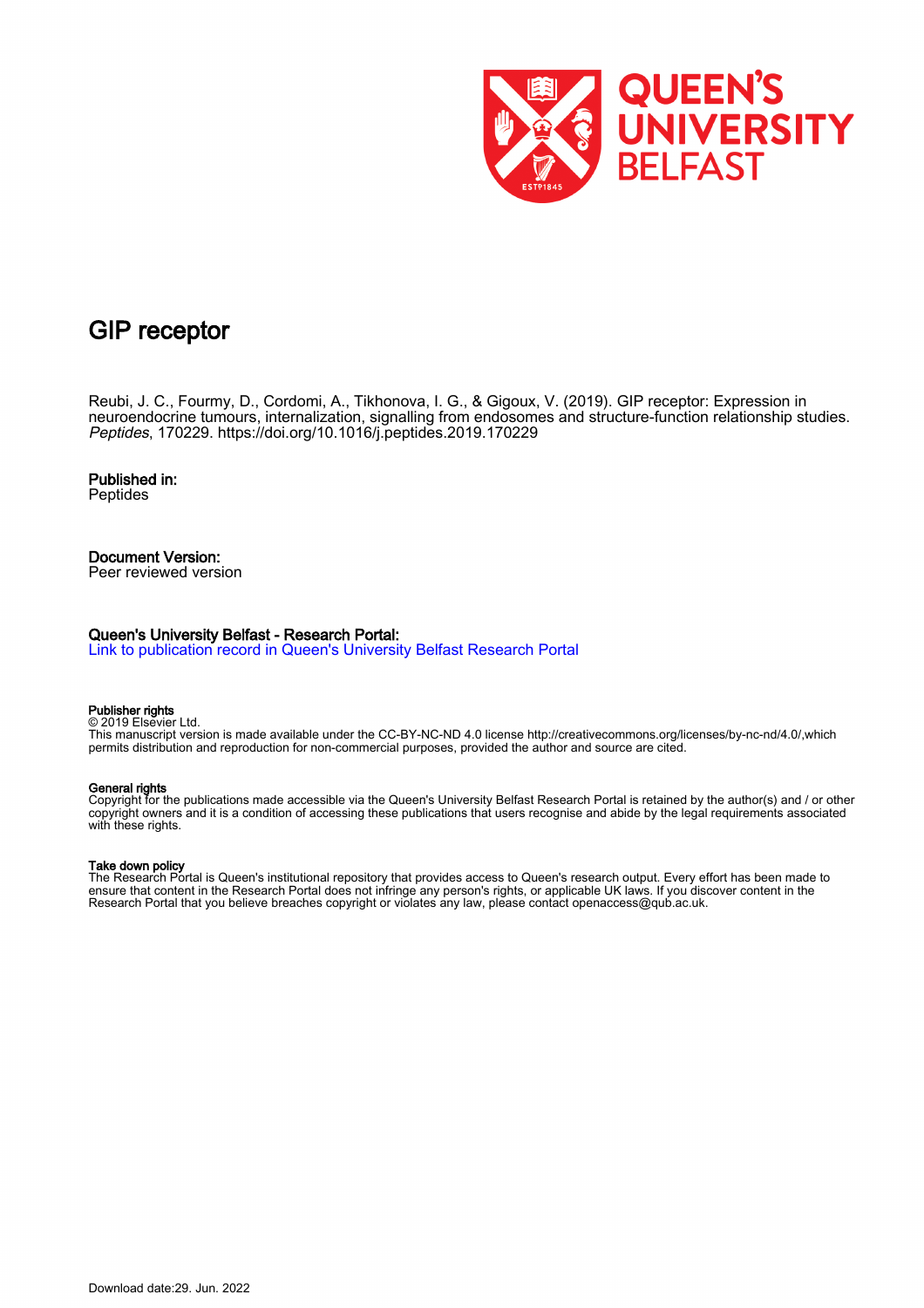## GIP receptor: expression in neuroendocrine tumours, internalization, signalling from endosomes and structure-function relationship studies

Jean Claude Reubi<sup>1</sup>, Daniel Fourmy<sup>2</sup>, Arnau Cordomi<sup>3</sup>, Irina G. Tikhonova<sup>4</sup> and Véronique Gigoux<sup>2</sup>

<sup>1</sup>Cell Biology and Experimental Cancer Research, Institute of Pathology, University of Berne, CH-3010 Berne, Switzerland. jean.reubi@pathology.unibe.ch <sup>2</sup>LPCNO, ERL 1226 INSERM, Université de Toulouse, CNRS, INSA, UPS, 135 avenue de Rangueil, 31077 Toulouse, France. Daniel.fourmy@inserm.fr; veronique.gigoux@inserm.fr <sup>3</sup>Laboratori de Medicina Computacional, Unitat de Bioestadística, Facultat de Medicina, Universitat Autònoma de Barcelona, Barcelona, Spain. arnau.cordomi@uab.cat <sup>4</sup>School of Pharmacy, Medical Biology Centre, Queen's University Belfast, Belfast BT9 7BL, Northern Ireland, United Kingdom. i.tikhonova@qub.ac.uk

## Address for correspondence:

Daniel Fourmy, LPCNO, ERL 1226 INSERM, Université de Toulouse, CNRS, INSA, UPS, 135 avenue de Rangueil, 31077 Toulouse, France. Daniel.fourmy@inserm.fr

Keywords : GIP, receptor, neuroendocrine tumours, internalization,signaling, binding site, activation mechanism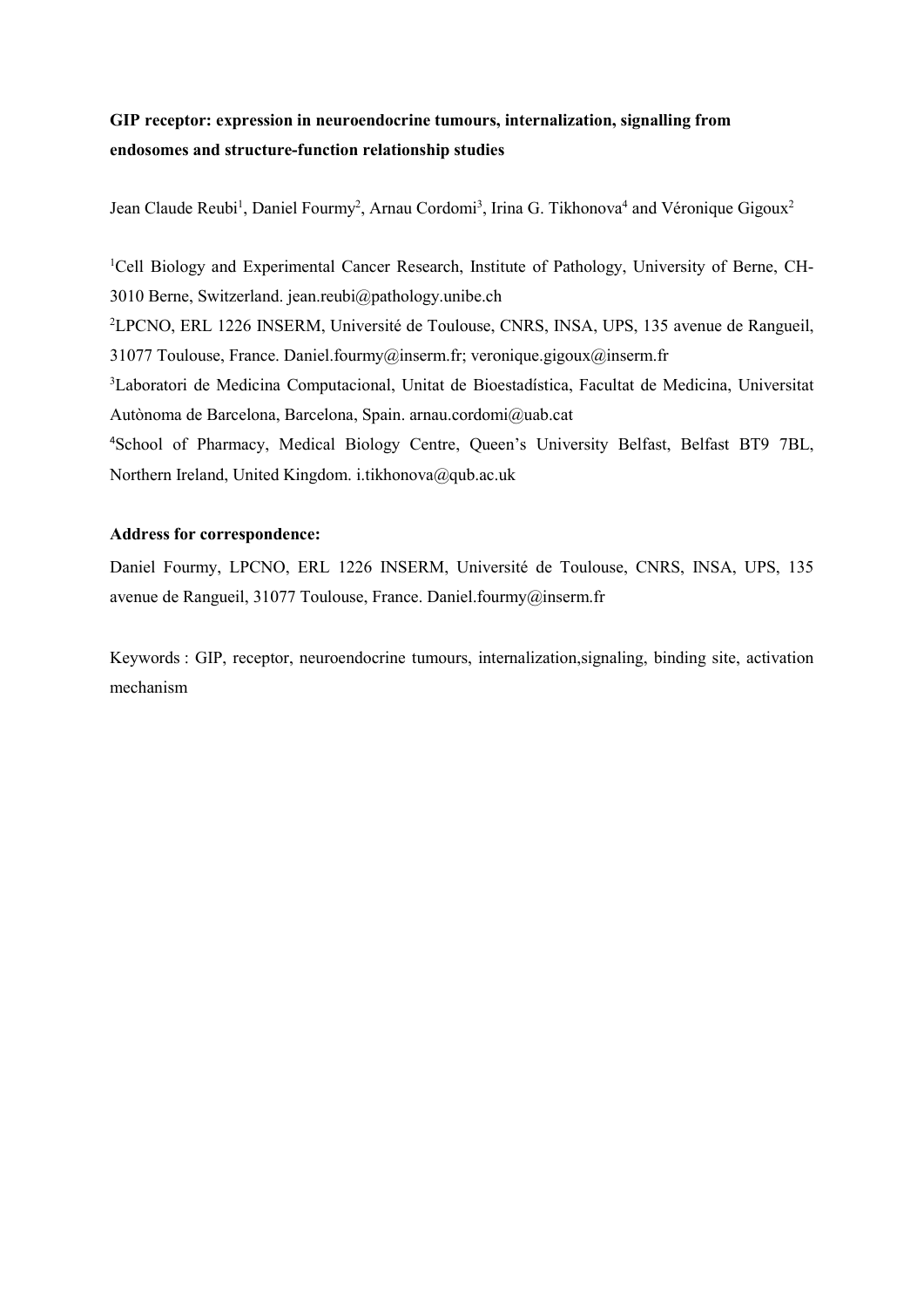## Introduction

GIP is well known as a peptide regulating metabolic functions. Here, we first summarize our works on expression of GIPR in neuroendocrine tumours and then present molecular and signalling aspects of this receptor, in particular, the mechanism of GIPR internalization, GIPR signalling from early vesicles of internalization, identification of the GIP binding site, identification of functional elements of the transmembrane domain associated with GIPR activation and its coupling to G proteins.

### GIPR expression in neuroendocrine tumours: diagnostic and therapeutic potential

There is a more than 30 years history of gut hormone receptors known to be expressed in specific human cancers. For instance, somatostatin receptors can be massively overexpressed in a large variety of neuroendocrine tumors, and these receptors were found subsequently to be ideal targets for radiolabeled somatostatin analogs, both for tumor diagnosis and therapy. However, not all neuroendocrine tumors express the somatostatin receptors in a sufficient density for therapeutic intervention. Therefore, other peptide receptors came into the focus of recent research and were found to be overexpressed in specific cancers. Specifically, the GIPR have been identified in the past few years in human pathologies, particularly, in tumors. This finding may be of medical interest since these receptors may be specific targets for drug applications, similar to the somatostatin receptors. This paragraph summarizes the currently available data on the expression of the GIP receptor.

GIPR can be overexpressed in a variety of human tumors, as shown with *in vitro* receptor autoradiography techniques [1]. Indeed, impressive GIP receptor expression is found in functional pancreatic neuroendocrine tumors (NET), such as insulinomas and gastrinomas, as well as in nonfunctional pancreatic NET and ileal NET. They are also found in most bronchial NET. The high receptor content in NET contrasts with the low physiological GIP receptor expression in corresponding healthy human tissues, with only a few gastrointestinal tissues showing measurable receptor quantities, primarily the islets of the pancreas, where GIP exerts its main physiological action. A strong proof for the identification of specific GIPR in tumors and physiological target tissues is not only given by the clear pharmacological binding behavior in the autoradiography study, in both tumoral and physiological GIP target tissues, but also by the results at the mRNA level using RT-PCR technology in the same tissues [1].

Quite unexpectedly, the GIPR were also identified in another type of tumor, in human thyroid C-cell neoplasia [2]. Indeed, the great majority, namely 89%, of human medullary thyroid carcinomas massively overexpress GIPR. Since none of the GIPR are found in the normal thyroid, the GIP receptor expression may be directly linked to the neoplastic transformation. Conversely, the epithelial and stromal gastrointestinal tumors, including gastric, colonic, and hepatocellular carcinomas, cholangiocarcinomas, and gastrointestinal stromal tumors, as well as lung adenocarcinomas are usually GIP receptor-negative. However, 26% of pancreatic adenocarcinomas express the GIPR [1].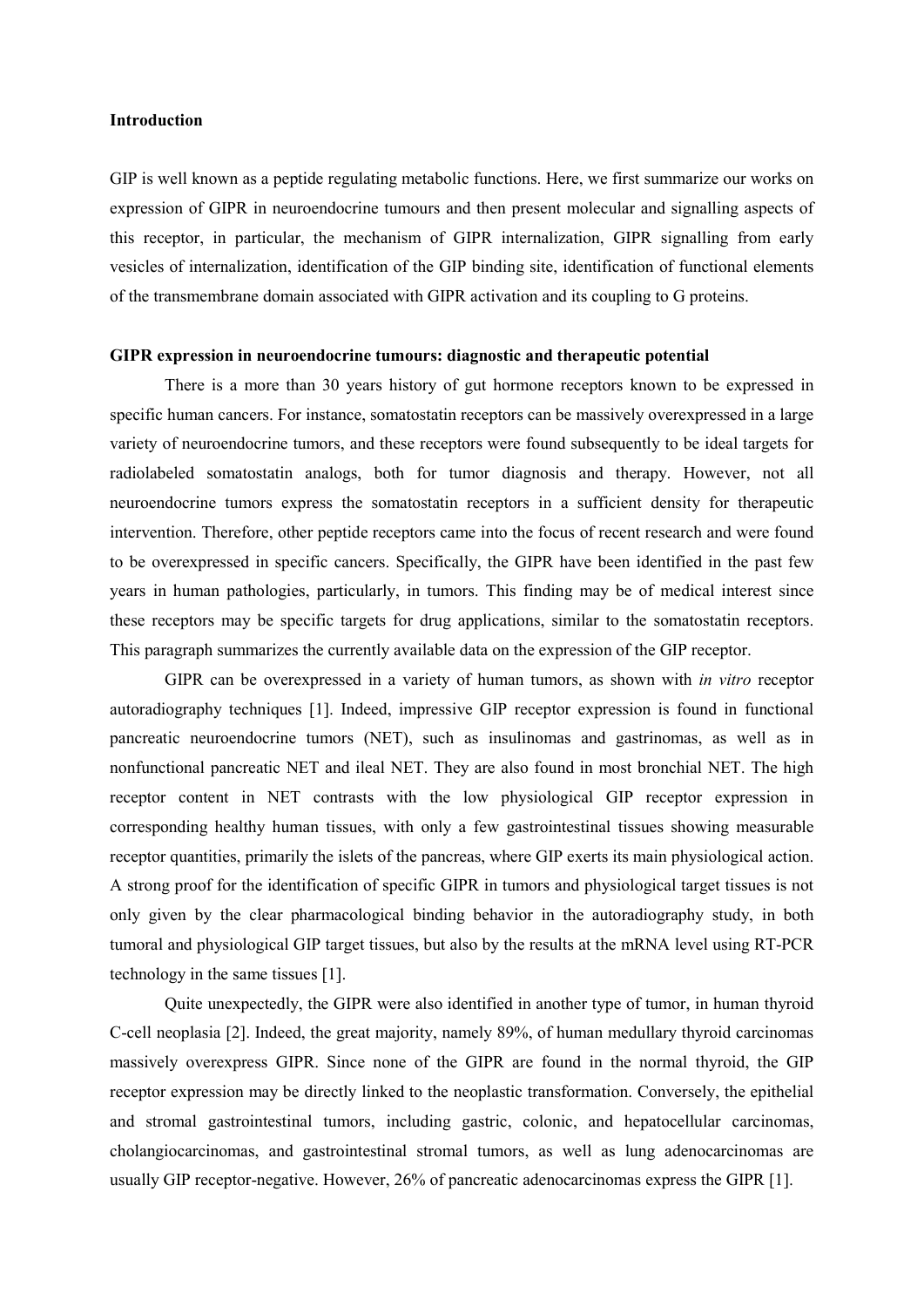A significant result of our study [1] that compared GIP receptor expression with the somatostatin receptor expression in NET is that the GIP receptor incidence often compared advantageously with the incidence of somatostatin receptor expression in this particular group of gastroenteropancreatic and bronchial NET [1]. Of particular interest is that somatostatin receptornegative tumors often retain the GIPR; this may be of clinical significance, as GIP receptor imaging and therapy may be developed that may replace or complement somatostatin receptor imaging and therapy in these tumors. Other interesting cases are the insulinomas: the GIPR are expressed not only in all benign insulinomas, including the somatostatin receptor-negative ones but also in malignant insulinomas, known to often lack another gut peptide receptor, the GLP-1 receptor. As such, GIP receptor imaging may be considered an almost universal marker for NET. For comparison, medullary thyroid carcinomas have a very high GIP receptor expression and incidence, while somatostatin receptor expression and incidence in this type of tumors is very low, making a clinical application of GIP analogs in medullary thyroid carcinomas particularly interesting, as there are presently poor diagnostic and therapeutic options in this type of cancer.

In a further study [3], comparing the GIPR and somatostatin receptors with the MIB-1 proliferative index, a marker for tumor stage, in a selection of high somatostatin receptor and GIP receptor expressing gut and lung NETs, it was found that the GIPR, but not the sst2 somatostatin receptors, correlated with the MIB-1 index. GIP receptor levels gradually increased in a subset of insulinomas and nonfunctioning pancreatic NET, and decreased in ileal and bronchopulmonary NET with increasing MIB-1 rate. MIB-1 levels were identified, above which GIP receptor levels were consistently high or low. These MIB-1 levels were different from those defining tumor grade. In grade 3 NET, GIP receptor levels were always low, while sst2 somatostatin receptor levels were variable and sometimes extremely high [3].

As mentioned above, the high GIP receptor expression in specific NET and low expression in normal tissues represent the molecular basis for an in vivo NET targeting for diagnostic and therapeutic purposes. Although this is true for those tumors expressing solely the GIPR, the frequent concomitant expression of the GIPR with the somatostatin receptors and even the GLP-1 receptors in many NET suggest also the possibility of multiple receptor targeting of the respective tumors [4]; one may conceive injections of a cocktail with established radiolabeled somatostatin analogs and GLP-1 analogs, together with putative GIP analogs, that may be an attractive possibility for a potent tumor imaging and targeted radiotherapy of NET. A recent in vitro autoradiography study showed that this could become reality since the *in vitro* targeting of gut and lung NETs with a cocktail of  $^{125}I-Tyr^3$ octreotide, <sup>125</sup>I-GLP-1(7-36 amide) and <sup>125</sup>I-GIP(1-30) permitted the detection of all tested tumors [5], whereas the single radioligands, applied alone, never detected all tumors.

At the present time, there are no clinical investigations ongoing using radiolabeled GIP in NET patients, which would support the presented *in vitro* data in human tumor tissues. However, a recent in vivo biodistribution study [6] in nude mice showed that  $^{111}$ In- or  $^{68}$ Ga-DOTA-conjugated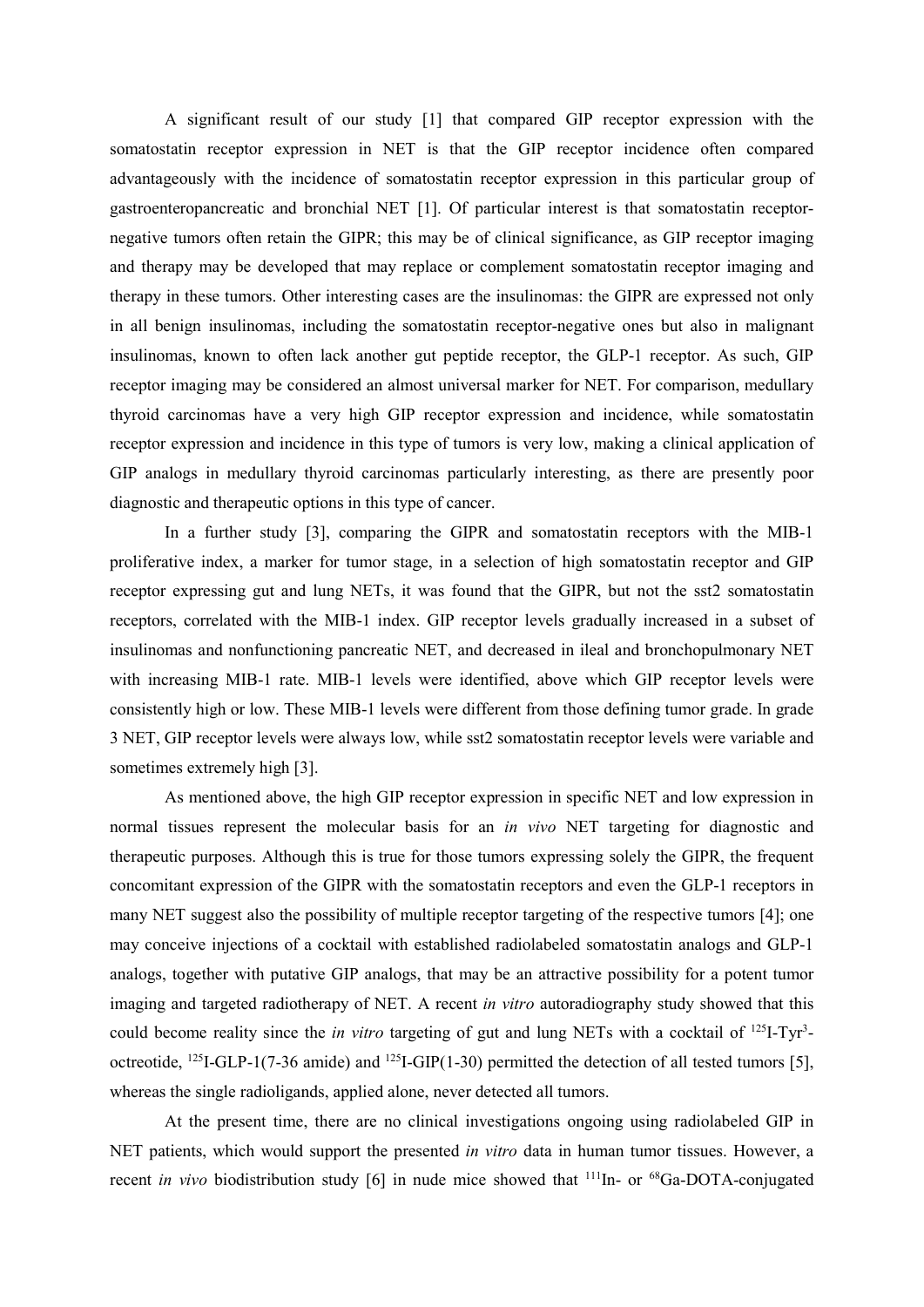GIP(1-30) derivatives (EG4) could specifically target the GIP receptor-expressing INR 1G9-hGIPr xenografts. This proof-of-principle study in animals indicates the feasibility of imaging the GIPR in tumors, opening new avenues for GIP theranostics in patients with NET. However, in order to exploit the GIPR as a therapeutic target, new GIP receptor ligands with less kidney uptake will have to be developed.

## Mechanism of internalization of the GIPR

Endocytosis or internalization of receptors is a physiological process, which can be useful for delivery of drug within cell interior and, which makes tumor treatment by radiolabeled ligands more efficient. In general, activation of membrane G-protein coupled receptors by natural or pharmacological ligands, including therapeutic agents, is followed by biochemical events leading to signal desensitization and receptor internalization. Among these biochemical events, there is rapid receptor phosphorylation on Serine and/or Threonine by kinases (PKA, PKC) activated by a second messenger, and by specialized kinases named GRK (G protein Receptor Kinases) [7-10]. Then, phosphorylated GPCRs recruit scaffolding proteins such as β-arrestins, which initiate internalization of receptors and, in addition, serve as adaptators for activation of signalling proteins, especially those of the MAP kinases pathway. Internalization of GPCRs occurs through invagination of the plasma membrane, most often at clathrin-coated pits with the participation of another scaffolding protein, adaptin 2 (abbreviated AP2). The internalization vesicles are then separated from the membrane by the action of a mechano-protein, dynamine, leading to the formation of early endosomes. Finally, the internalized GPCRs are directed to lysosomes, to be degraded, or to recycling vesicles, to reappear on the cellular surface [7-10]. GPCRs therefore follows a spatio-temporal dynamic regulated by their agonist ligands.

Concerning GIPR, so far, regulation of its presence at the cell surface in tissues where it is expressed remains poorly understood. Thus, although exposure of pancreatic islet cells to GIP has been shown to produce homologous desensitization of the GIPR, the impact of GIPR internalization and trafficking on GIP response has not been investigated in detail yet [11, 12].

 These facts, together with the renewed interest for the development of GIP analogues of therapeutic value, led us to study internalization of the GIPR following pharmacological stimulation by GIP, as well as the cellular and molecular underlying mechanisms. These studies were carried out in HEK cells, a reference cell model for receptor internalization analysis, and published in 2015 [11].

In the experiments, GIPR was traced using fluorescent irreversible labeling of the GIPR with AlexaF647-GIP or with the GFP tag, and GIPR internalization was observed by confocal microscopy. We found rapid and abundant internalization of the GIPR immediately after GIP stimulation. Once internalized, GIPR poorly recycles to the cell surface but rather was targeted to late endosomes and lysosomes. Furthermore, converging results obtained with chemical inhibitors (chlorpromazine or fillipin) and GFP tagged proteins (Lca clathrin-eYFP or caveolin1-GFP) of both clathrin-coated pits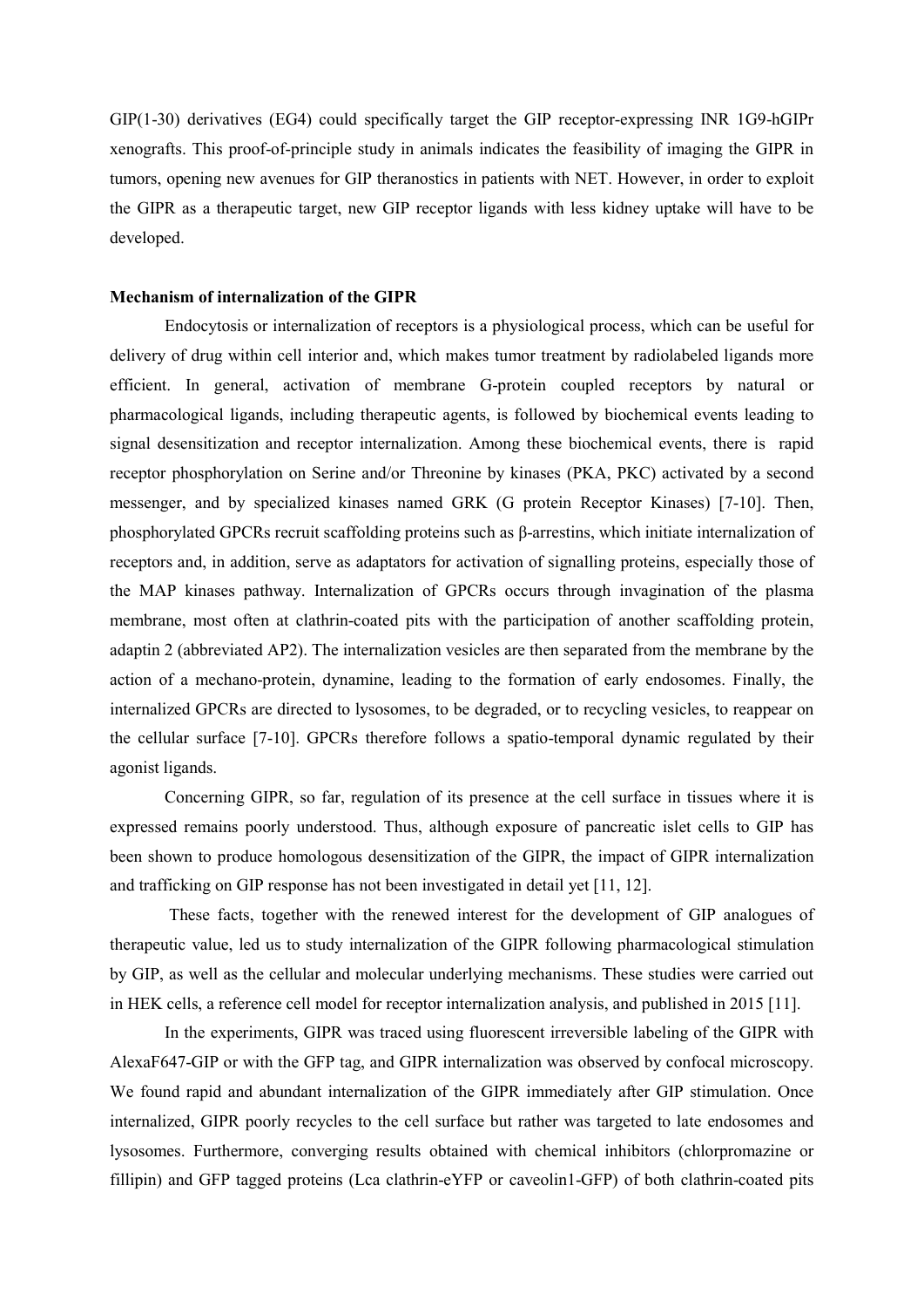and caveolae support that internalization of the GIPR occurs mainly through clathrin-coated pits. GIPR internalization was strongly diminished and delayed by a dominant-negative or a chemical inhibitor of dynamin, indicating the involvement of the GTPase in the fission of GIPR-containing endocytosis vesicles from the cell plasma membrane.

As for molecular events linking GIPR activation to its subsequent targeting to clathrin-coated pits, several lines of experimental evidence support that GIPR internalization does not require βarrestins. First, both confocal microscopy and BRET studies were unable to show recruitment of βarrestin 1 or 2, whereas parallel experiments showed this recruitment to the CCK2R used as a reference receptor recruiting β-arrestins [13]. Moreover, elimination of phosphorylatable amino acids by truncation of the C-terminal region of GIPR did not affect internalization of the GIPR. On the other hand, the participation of the AP-2 complex in GIPR internalization was seen. In absence of involvement of β-arrestins in GIPR internalization, additional works are required to identify the component and mechanism by which activated GIPR is targeted to AP-2 complex for its endocytosis.

Therefore, our results on GIPR internalization in HEK cells differ from those reported in transfected 3T3L1 adipocytes [14]. In the last study, it was reported that GIPR constitutively internalizes and recycles to the cell surface and GIP slows GIPR recycling without affecting the kinetics of GIPR internalization. We have no explanation for such different findings excepted that GIPR, like other G-protein coupled receptors, could behave differently according to the cell context [15]. On the other hand, it is interesting to compare the behavior of the GIPR with that of the GLP1R. Indeed, although these two receptors are highly homologous in structure and functions, their insulinotropic responses are differently affected in diabetics. Studies in insulinoma and HEK cells both showed that GLP1 rapidly internalizes in response to its natural agonist but also rapidly recycles to the cell surface [16, 17]. Furthermore, GLP1 was shown to recruit GRK2 and β-arrestin2 upon activation [12]. Thus, with respect to recycling to the cell surface and molecular mechanisms involved in internalization, GIPR seems to differ from GLP-1R. These contrasting features might contribute to the distinct behavior of the two incretin receptors in diabetic humans. It is worthy to note that rapid and abundant internalization of the GIPR found in HEK cells was also found in tumor pancreatic endocrine cells thus opening the possibility of tumor imaging and eradication using radiolabeled GIP [6].

## Internalized GIP receptor stimulates adenylyl cyclase on early endosomes

 Considering GPCRs subjected to agonist-induced internalization, it was considered, until recently, that only the pool of receptors located at the plasma membrane could trigger G-proteindependent signalling, and that once internalized, the receptors became unable to produce a signal and therefore became biologically "silent". This classic concept was challenged and refuted based on experimental arguments initially published in 2009 for the parathyroid hormone receptor (PTHR). Then, a series of elegant works, with different receptors, confirmed this new view whereby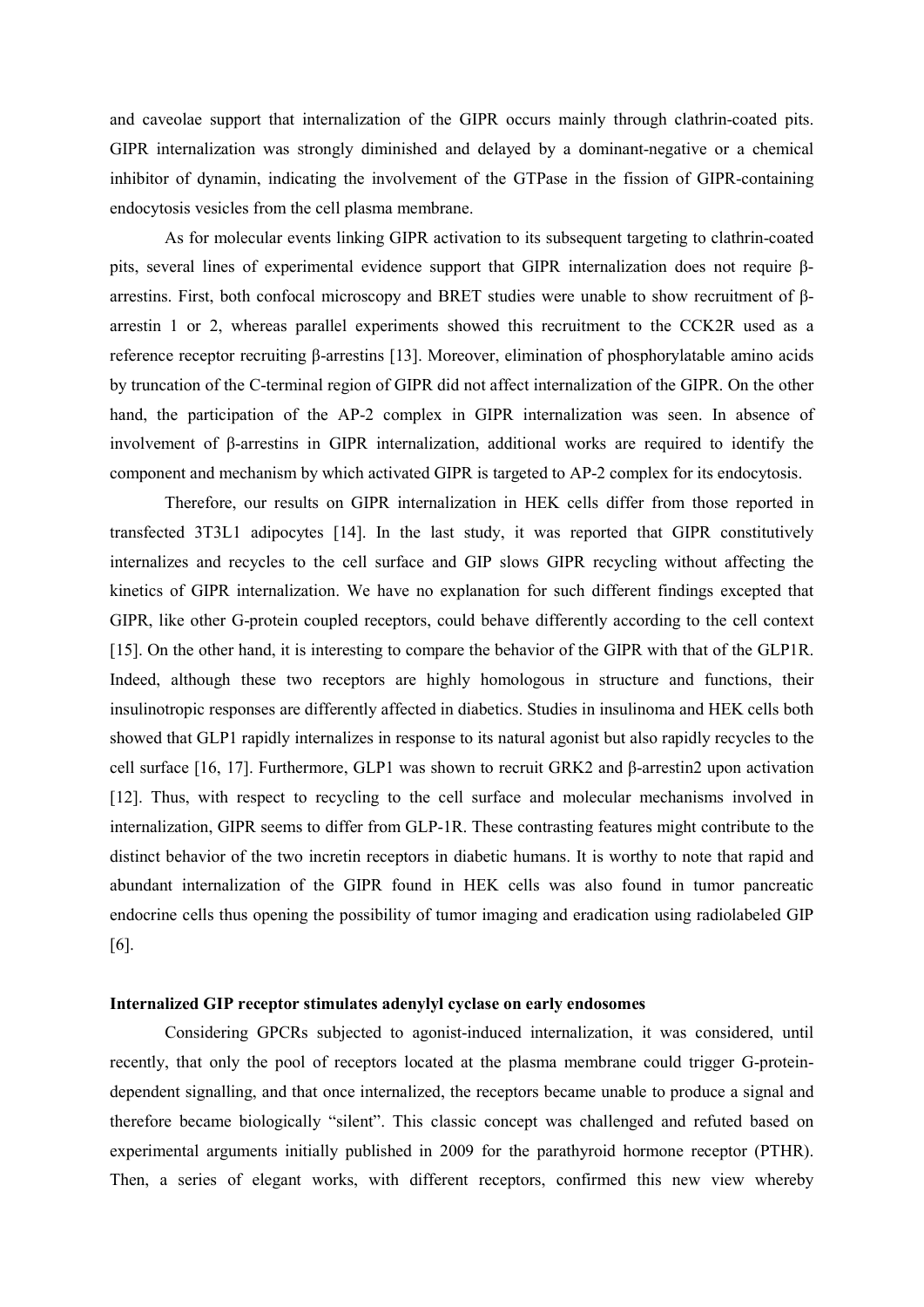internalized GPCRs can continue to signal. Concomitantly, it has become clear that the cAMP released in different cell compartments does not necessarily produce the same biological effects [18-22]. These data, together with ours showing that GIPR is rapidly internalized following activation, led us to investigate whether internalized GIP stimulates cAMP production in early endosomes.

 The study, published in 2016 [23] required a battery of tools and methods used to act on the internalization of the GIPR or to measure the production of cAMP and the activation of the PKA in different cell compartments. These are mentioned in Figure 1, where internalization process of GIPR and its intracellular fate are also indicated: - (1) the fluorescent analogue of the GIP, DY647-GIP. DY647-GIP, by binding to the GIPR, allowed to visualize by confocal microscopy, the GIPR on living cells. The study of the kinetics of co-location between DY647-GIP and GIPR (marked by a fluorescent fusion protein) revealed that the ligand, DY647-GIP, and GIPR remain associated for at least two hours after the start of stimulation. The DY647-GIP thus enabled the localization of GIPR on the surface and inside the cells, in the internalization vesicles; - (2) the Bret probe, Rluc-Epac1-citrine or the Fret probe, EYFP-Epac1-ECFP, were used to measure the total production of cAMP; - (3) the plasmids coding for DsRed fluorescent proteins Rab5 or GFP-EEA1 allowed to label early endosomes. - (4) The pharmacological inhibitor of dynamin blocked internalization of GIPR and - (5) the plasmid coding for Dsred-DN-Rab7, the dominant-negative of Rab7, blocked intracellular traffic of internalized receptors at the early endosomal stage [24]. - (6) The activity of GIPR on early endosomes was detected, on the one hand, using a nanobody fused with GFP and recognizing the active form of the Gs alpha subunit [25], and, on the other hand, - (7) by means of a cAMP sensor specifically located on early endosomes (abbreviated: FYVE-EPAC FRET). This cAMP probe is composed of EPAC1 protein, known to bind cAMP, with the N- and C-terminal ends fused with EYFP and ECFP fluorescent proteins. Illumination of cells expressing this chimeric protein, EYFP-EPAC1-ECFP, produces a FRET signal having an intensity which depends on cAMP concentration. This cAMP sensor is usually located in the cytosol. In order to detect cAMP on early endosomes, a "FYVE" sequence derived from EAA1, a protein specifically present on the surface of early endosomes, was introduced at the C-terminal end of the ECFP. -(8) PKA activity was measured using the FRET probe, AKAR3 FRET [26]. This probe is, in fact, a chimerical protein comprising at its ends the fluorescent proteins ECFP and EYFP and in its central part, a peptide substrate of the PKA and a peptide containing a binding domain of phosphorylated amino acids (FHA). Following the phosphorylation of this chimeric protein by the PKA, a change of conformation occurs, resulting in increasing the FRET signal.

Results obtained with these different tools indicated that once internalized and located in the membrane of early endosomes, GIPR continues to be activated and induces cAMP production. First, the kinetics of cAMP production and PKA activation are dependent on the internalization of GIPR and its intracellular traffic. Indeed, inhibition of internalization by a chemical inhibitor (dyngo-4a) or a negative dominant of the dynamin suppresses the persistent phase of cAMP production kinetics. In a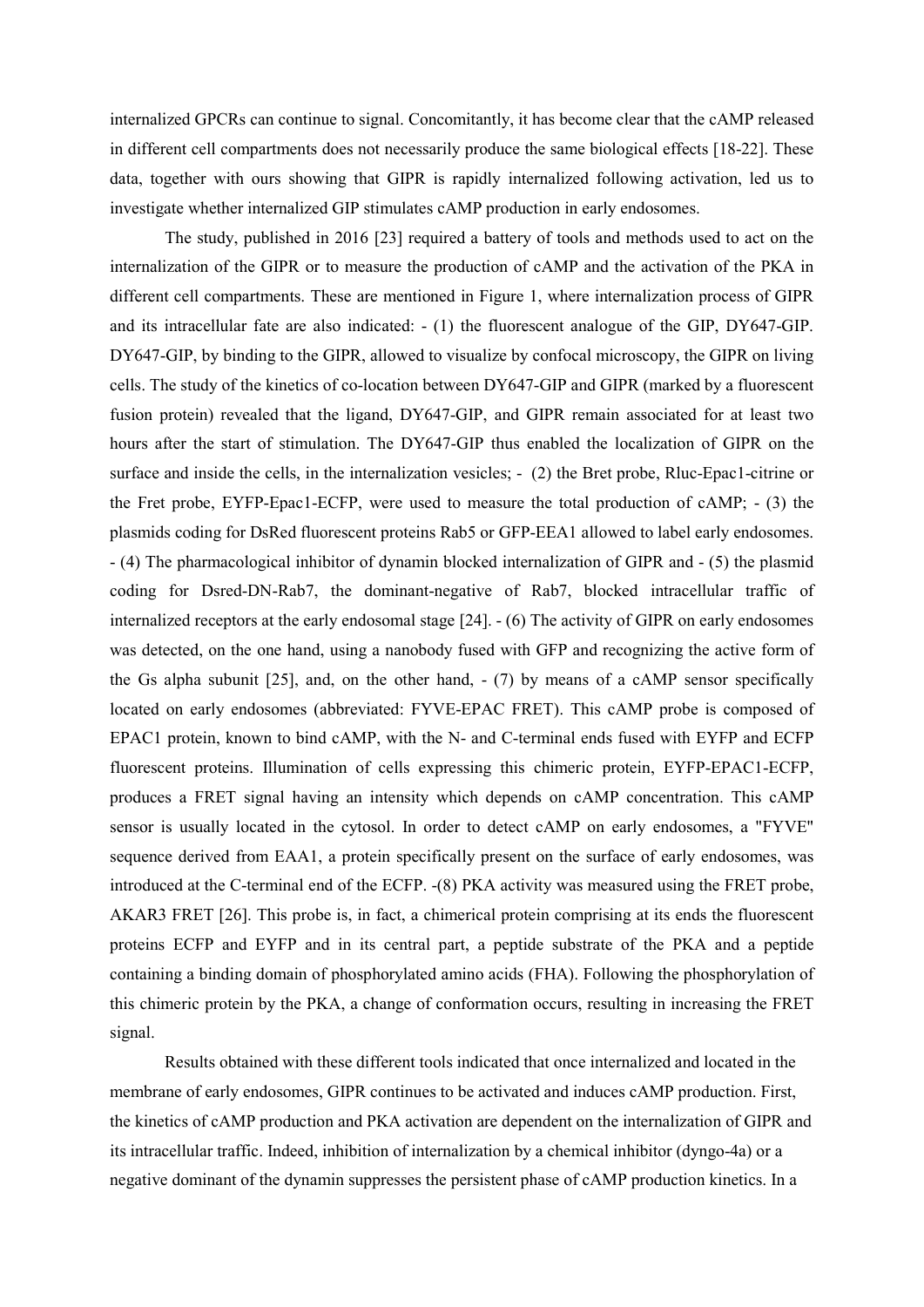different way, we provided indirect but novel evidence of GIP-stimulated endosomal production of cAMP by over-expressing of a dominant-negative Rab-7 mutant which blocked intracellular traffic of internalized GIPR at the early endosomal stage. Indeed, the progression of intracellular traffic after internalization involves an exchange between Rab5, a GTPase present on early endosomes, and Rab-7, the GTPase of late endosomes. Thus, over-expression of a dominant-negative Rab-7 mutant arrests vesicular traffic at the early endosome stage [24]. In HEK cells over-expressing the dominant negative of Rab-7 we observed, by confocal microscopy, an accumulation of the internalized receptor at the early endosomes and a kinetic of cAMP production characterized by a continuous increase over time of cAMP level. In addition, we provide two sets of direct evidences for a biological activity of internalized GIPR. First, using a nanobody, we detected the active form of Gαs on the surface of early endosomes marked by the agonist probe DY647-GIP. Second, we measured a FRET signal accounting for a higher cAMP concentration on the surface of endosomes containing DY647-GIP compared to endosomes not labelled with DY647-GIP, the existence of which was thus independent of GIPR internalisation.

In conclusion of this work, it appears that GIPR belongs to the GPCR group for which Gprotein coupling-dependent signalling persists when these receptors are internalized and located in early endosomes. Our data call further studies aimed at understanding the physiological function(s) of the cAMP pool produced by internalized GIPR.

## Structure-function relationship studies of the GIPR

## Identification of the binding site of GIP in the GIPR

 The cloning of GPCRs cDNAs in the 90' made possible to conduct structure-function relationship studies, which help to understand a role of abnormal receptors (for example mutated receptors) in pathology, the activity of certain drugs and to facilitate the design of new drugs. We have dedicated a part of our research to the identification of the binding site of GIP in its receptor [27]. This was achieved by using site-directed mutagenesis and molecular modelling in synergy. At this time, it was already known that the N-terminus of GIP is crucial for the biological activity of the peptide. Therefore, we focused our attention on the identification of amino acids involved in functional interaction with the N-terminus of GIP. We built a homology model of the transmembrane core of GIPR and used the 3-D model of the complex formed between GIP and the N-terminal extracellular domain of GIPR available from crystal structure [28]. The later complex was docked to the transmembrane domains of GIPR allowing in silico identification of putative residues of the binding site, which were then subjected to site-directed mutagenesis. All mutants were expressed in HEK 293 cells for binding studies and a functional assay based on the production of cAMP. Mutation of residues Arg183, Arg190, Arg300 and Phe357 caused dramatic shifts in the potency of the GIPR to induce cAMP formation. Further characterization of these mutants, including tests with alanine substituted GIP analogues, led us to propose that Glu3 of GIP interacts with Arg183 of the GIPR.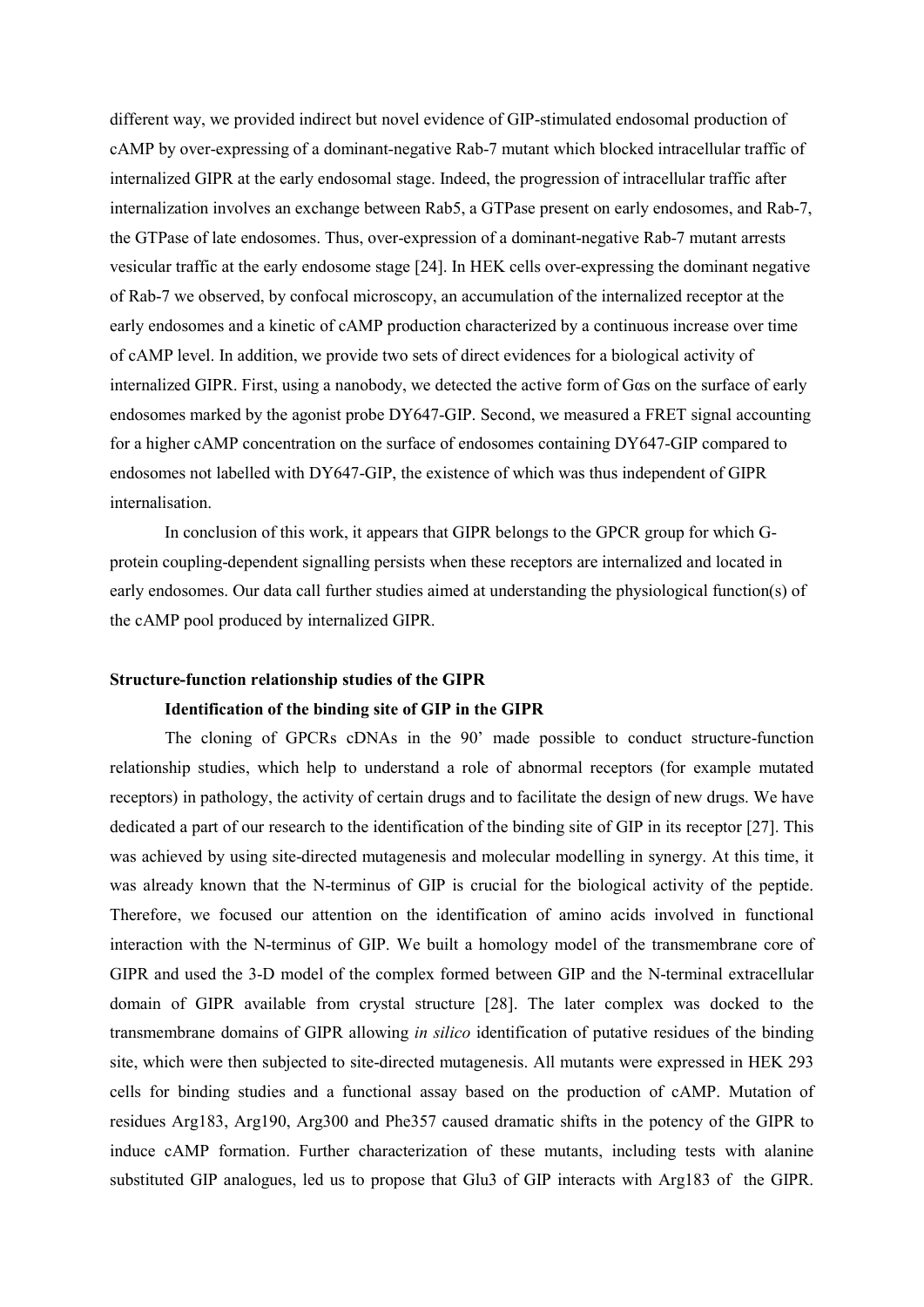Furthermore, these studies strongly supported a binding mode of GIP to GIPR in which the Nterminus of GIP was sited within transmembrane domains (TMD) 2, 3, 5, and 6 with biologically crucial Tyr1 interacting with Gln224 (TMD3), Arg300 (TMD5) and Phe357 (TMD6).

## Identification of functional elements of the GIPR associated to receptor activation and G protein coupling

We further pursued structure-activity relationship studies on GIPR by characterizing functional elements of the transmembrane domain (TMD) associated to receptor activation and G protein coupling. For this purpose, residues putatively involved in key interactions we mutated in the GIPR. The study was published in 2015 [29].

 As the framework to interpret our pharmacological experiments, we built a homology model of the inactive GIPR based on the inactive glucagon receptor (GR) structure [30], one of the two structures of secretin-like or class B1 receptors available at that time. GR has 53% sequence identity with GIPR on the TMD. The other structure available was the inactive corticotropin-releasing factor receptor 1 (CRF1R, with only 27% sequence identify with the GIPR) in complex with a negative allosteric modulator [31]. Since no active structure of a class B1 receptor was available, we also created an active model of the GIPR by incorporating active features from the structure of the (class A) β2-adrenergic receptor in complex with Gs [32].

Today the structural framework has remarkably improved, with 19 class B1 structures deposited in the Protein Data Bank (https://www.rcsb.org/) covering 8 out of the 16 class B1 receptors, allowing to revise the proposed mechanism of activation. The TMD of GIPR has not been yet resolved experimentally, despite the appearance of new GPCR structures in recent years. GIPR is a part of the glucacon subfamily of receptors together with GR, GLP1R and GLP2R. They all have sequence identities with GIPR in the TMD of about 50%. The structures of the GLP1R are of remarkable interest since they cover both inactive [33, 34] and active states [35, 36], thus helping to understand the molecular determinants of each state. For GR there are only inactive structures available, whereas no structures for the GLP2R has yet been solved. Structures for receptors of other B1 subfamilies are available for CRFR1 (inactive), calcitonin and calcitonin like receptors (CALR and CALRL; active), parathyroïd hormone receptor 1 (PTH1R; inactive and active) (see https://gpcrdb.org/structure/). Collectively, these structures provide a global of the mechanisms of ligand binding [37], receptor activation and G protein binding at the residue level.

Figure 2 shows a computational model of the active GIPR in complex with GIP and with the cognate Gs protein. The overall complex and receptor fold are very similar to other B1 receptors that have been determined. The comparison between inactive and active states indicate that the main changes between them are: i) the opening of the extracellular half of transmembrane (TM) helices 6 and 7 to open a cavity to accommodate the N-terminus of the endogenous peptide within the TMD and ii) the formation of a large kink in TM6 that facilitates the binding of the protein (see Figure XB).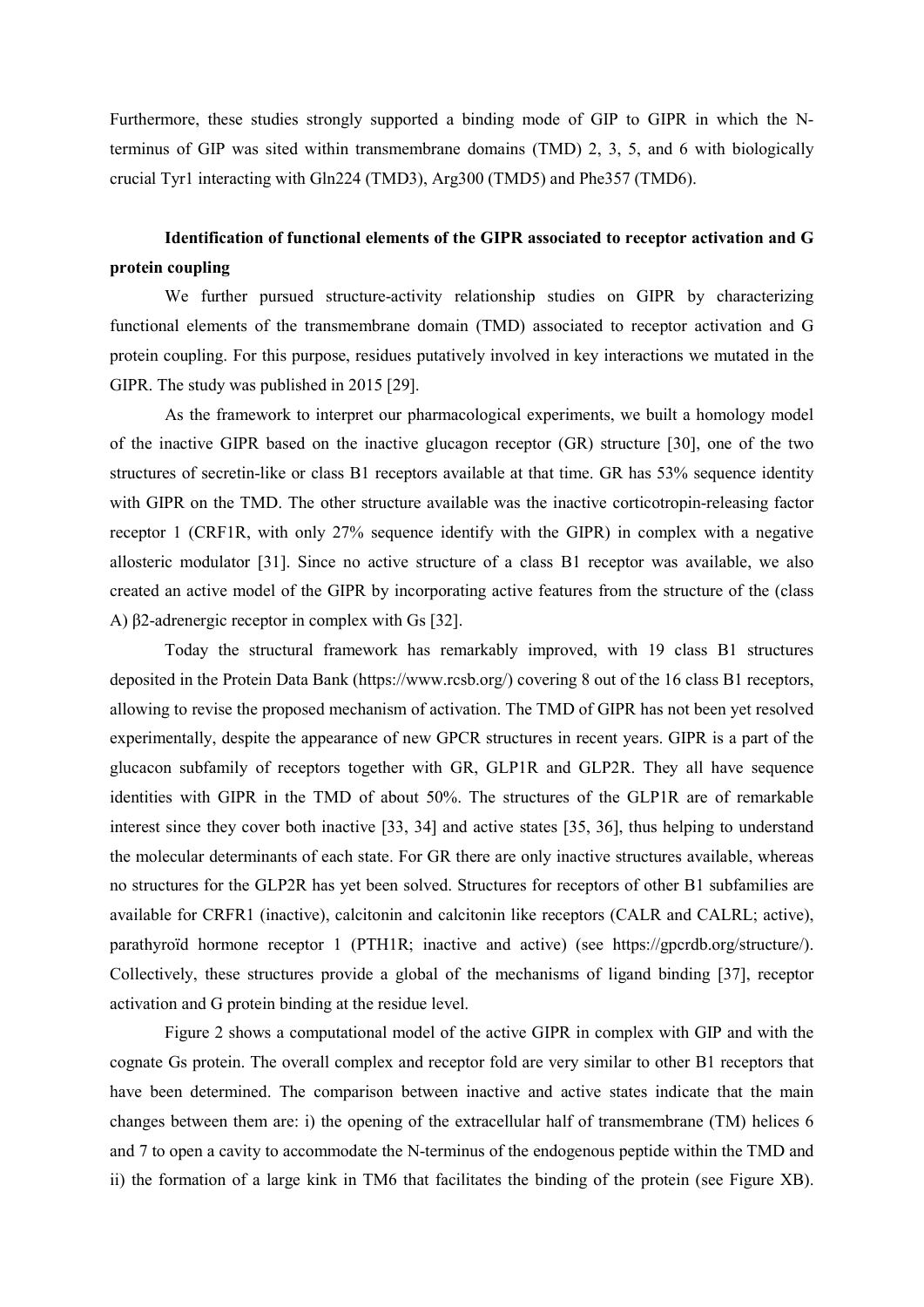Some of the residues that we mutated in our study published in 2015 are responsible for those changes. The residues form networks of interactions organized in layers including a "central polar network", an "intracellular polar network" and the residue of the "G protein binding site" [37] (see Figure 2A).

We revisited our proposed mechanisms by considering the structures available today. In general, our predictions were reasonably correct with only small differences associated with the unpredicted highly kinked TM6 with the unwinding of its central portion and the associated changes in the binding of the C-terminus of Gα. All these features are conserved in class B1 receptors. TM6 in class A receptors contains a smaller kink without unwinding of the helix. However, the location of residues in the cytoplasmic half of TM6 is quite different from the location in the class A homology model.

As part of the "central polar network", we studied an intracellular link between residues at TMs 2, 6 and 7 that is specific of the glucacon subfamily of the receptors. We proposed a triangle of interaction involving Arg1832.60b, Ser3817.46b and Glu3546.53b (numbers in superscript indicate the general numbering system for the class B [38]) in the inactive state that would break upon agonist binding. Arg183<sup>2.60b</sup> is precisely one of the most important residues recognizing the N-terminus of GIP via interaction with Glu3 [27]. Our proposal is consistent with the Glu3546.53bAla being constitutively active on cAMP production and more potent in response to GIP. These interactions are a part of the machinery that permits the concerted opening of TMs 6 and 7 away from TM2 to accommodate the Nterminus of the endogenous peptides.

We also studied residue Asn310<sup>5.50b</sup> in the junction between the "central polar network" and the "intracellular polar network" because it is highly conserved in the class B1. Although we proposed that this residue could bind the backbone of TM3 (as in the structure of the CRF1R), this interaction has not been consistently observed in other receptors. By contrast, active states show that this residue forms an interaction with the backbone of TM6 that stabilizes the unwind conformation of the central portion of the helix (see Figure 2B). This interaction could also explain that the mutant Asn310<sup>5.50bAla</sup> showed a decrease in potency.

The "intracellular polar network" is a highly conserved network of residues in the B1 class that is the analog of the "ionic lock" of class A GPCRs [REF: 11375997]. Within this network, Thr343<sup>6.42b</sup> is crucial to keep TM6 attached to TMs 3 and 7 interacting with both Leu241<sup>3.54b</sup> Tyr3927.57b in the inactive state. Upon activation, both interactions are lost, unlocking TM6 and enabling the necessary opening to accommodate the G protein. The new active structures revealed that the interaction His173<sup>2.50b</sup>-Glu237<sup>3.50b</sup> is required for proper functioning but remains the same in inactive and active states. This is consistent with the lack of cAMP signalling of both His173<sup>2.50bAla</sup> and Glu2373.50bAla mutants.

The "G protein binding site" consists of three basic residues and a group of hydrophobic residues that interact with Leu residues at the C-terminus of Gα. Arg3386.37b interacts with the Cterminal carboxylate group of Leui (with i being the last residue in the G $\alpha$ ), His173<sup>2.50b</sup> interacts with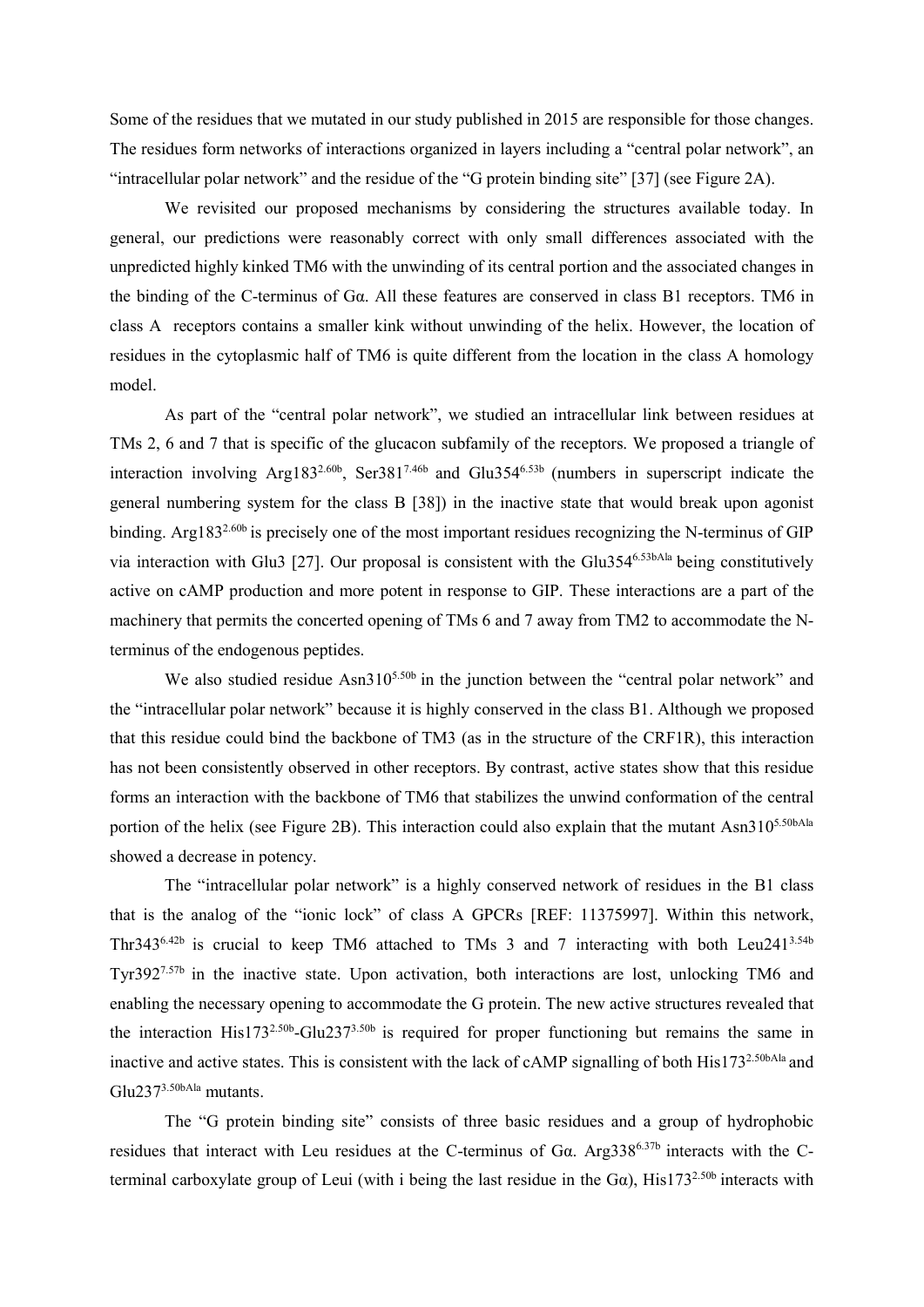Tyri-3 and Arg169<sup>2.46b</sup> interacts with Glni-4. The Arg338<sup>6.37bAla</sup>/Arg169<sup>2.46bAla</sup> double mutant was unable to produce cAMP. Leu245<sup>2.54Se</sup>r, Ile317<sup>5.61Ser</sup>, Ile320<sup>5.64Ser</sup> and Leu339<sup>6.33Ser</sup> mutants all showed decreased potencies in cAMP production in response to GIP. This was consistent with the interaction with C-terminal Gα residues Li, Li-1 and Li-6 in our β2-adrenergic receptor-based active model. However actual active structures show that as a result of the largely kinked TM6 Leu3396.33 does not interact with Gα.

### Conclusion

The works reported in this article show that aside its interest in metabolic diseases, GIPR is a diagnosis and therapeutic target in neuroendocrine tumours. The discovery of an efficient radioligand to target GIPR represents the next challenge. This G-protein coupled receptor share a series of molecular features with other members of this superfamily of receptors, but also displays specific behaviours which are difficult to confirm in the physiological or pathological context in humans. Data on its rapid and abundant internalization, its signalling from early vesicles of internalization and on structure-activity relationship, including its binding site, functional elements responsible for its activation and coupling to G-proteins can be useful in the prospect of design of drugs targeting this receptor.

## Legends to figures:

## Figure 1: Schematic representation of GIP receptor internalization and post-endocytic trafficking and tools used to identify endosomal production of cAMP and PKA activity

GIP-bound-GIPR was identified using DY647-GIP (1). Total cAMP production was measured using cytosolic Bret sensor RLuc-Epac1-citrine or Fret sensor EYFP-Epac1-ECFP (2). Early endosomes were labeled with DsRed-Rab5 or GFP-EEA1 (3). Dyngo4-a (4), an inhibitor of dynamin, served to inhibit GIPR internalization whereas DsRed-DN-Rab7 (5) caused accumulation of early endosomes. Activity of GIPR in early endosomes was detected using a nanobody specific of active form of Gαs subunit (6) and an endosomal FRET sensor genetically targeted to early endosomes thanks to FYVE sequence recognizing PI(3)P (7). Activity of PKA was detected using AKAR3 FRET sensor (8).

Figure 2: (A) Computational model of the active GIPR in complex with GIP and Gs constructed based on GLP1R structure with PDB ID 5VAI. Helices are shown as cylinders and loop traces have been smoothed for clarity. GIP and the G protein subunits are shown with a transparent surface. (B)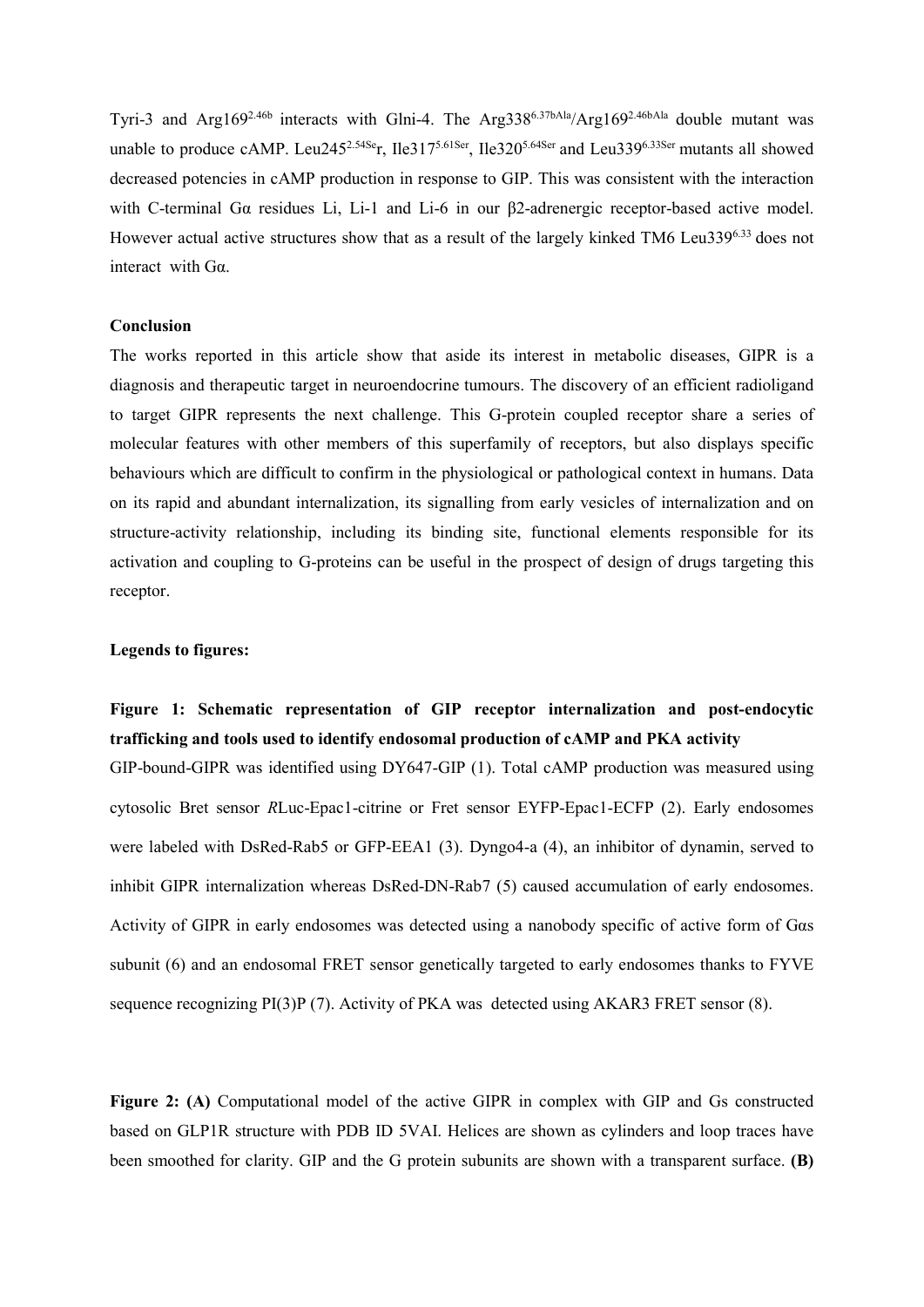Changes in TMs 6 and 7 that are necessary to open a cavity to accommodate GIP in its binding pocket and another cavity to accommodate the G protein. The inactive structure is based on GR structure 5EE7 and the active structure is as in (A).

### References:

[1] B. Waser, R. Rehmann, C. Sanchez, D. Fourmy, J.C. Reubi, Glucose-dependent insulinotropic polypeptide receptors in most gastroenteropancreatic and bronchial neuroendocrine tumors, J Clin Endocrinol Metab, 97 (2012) 482-488.

[2] B. Waser, K. Beetschen, N.S. Pellegata, J.C. Reubi, Incretin receptors in non-neoplastic and neoplastic thyroid C cells in rodents and humans: relevance for incretin-based diabetes therapy, Neuroendocrinology, 94 (2011) 291-301.

[3] M. Korner, B. Waser, J.C. Reubi, Does somatostatin or gastric inhibitory peptide receptor expression correlate with tumor grade and stage in gut neuroendocrine tumors?, Neuroendocrinology, 101 (2015) 45-57.

[4] J.C. Reubi, H.R. Maecke, Approaches to Multireceptor Targeting: Hybrid Radioligands, Radioligand Cocktails, and Sequential Radioligand Applications, J Nucl Med, 58 (2017) 10S-16S.

[5] J.C. Reubi, B. Waser, Triple-peptide receptor targeting in vitro allows detection of all tested gut and bronchial NETs, J Nucl Med, 56 (2015) 613-615.

[6] E. Gourni, B. Waser, P. Clerc, D. Fourmy, J.C. Reubi, H.R. Maecke, The glucose-dependent insulinotropic polypeptide receptor: a novel target for neuroendocrine tumor imaging-first preclinical studies, J Nucl Med, 55 (2014) 976-982.

[7] A. Sorkin, M. von Zastrow, Endocytosis and signalling: intertwining molecular networks, Nat Rev Mol Cell Biol, 10 (2009) 609-622.

[8] S.S. Ferguson, Evolving concepts in G protein-coupled receptor endocytosis: the role in receptor desensitization and signaling, Pharmacol Rev, 53 (2001) 1-24.

[9] S. Rajagopal, K. Rajagopal, R.J. Lefkowitz, Teaching old receptors new tricks: biasing seventransmembrane receptors, Nat Rev Drug Discov, 9 (2010) 373-386.

[10] A. Marchese, M.M. Paing, B.R. Temple, J. Trejo, G protein-coupled receptor sorting to endosomes and lysosomes, Annu Rev Pharmacol Toxicol, 48 (2008) 601-629.

[11] S. Ismail, I. Dubois-Vedrenne, M. Laval, I.G. Tikhonova, R. D'Angelo, C. Sanchez, P. Clerc, M.J. Gherardi, V. Gigoux, R. Magnan, D. Fourmy, Internalization and desensitization of the human glucose-dependent-insulinotropic receptor is affected by N-terminal acetylation of the agonist, Mol Cell Endocrinol, 414 (2015) 202-215.

[12] S. Al-Sabah, M. Al-Fulaij, G. Shaaban, H.A. Ahmed, R.J. Mann, D. Donnelly, M. Bunemann, C. Krasel, The GIP receptor displays higher basal activity than the GLP-1 receptor but does not recruit GRK2 or arrestin3 effectively, PLoS One, 9 (2014) e106890.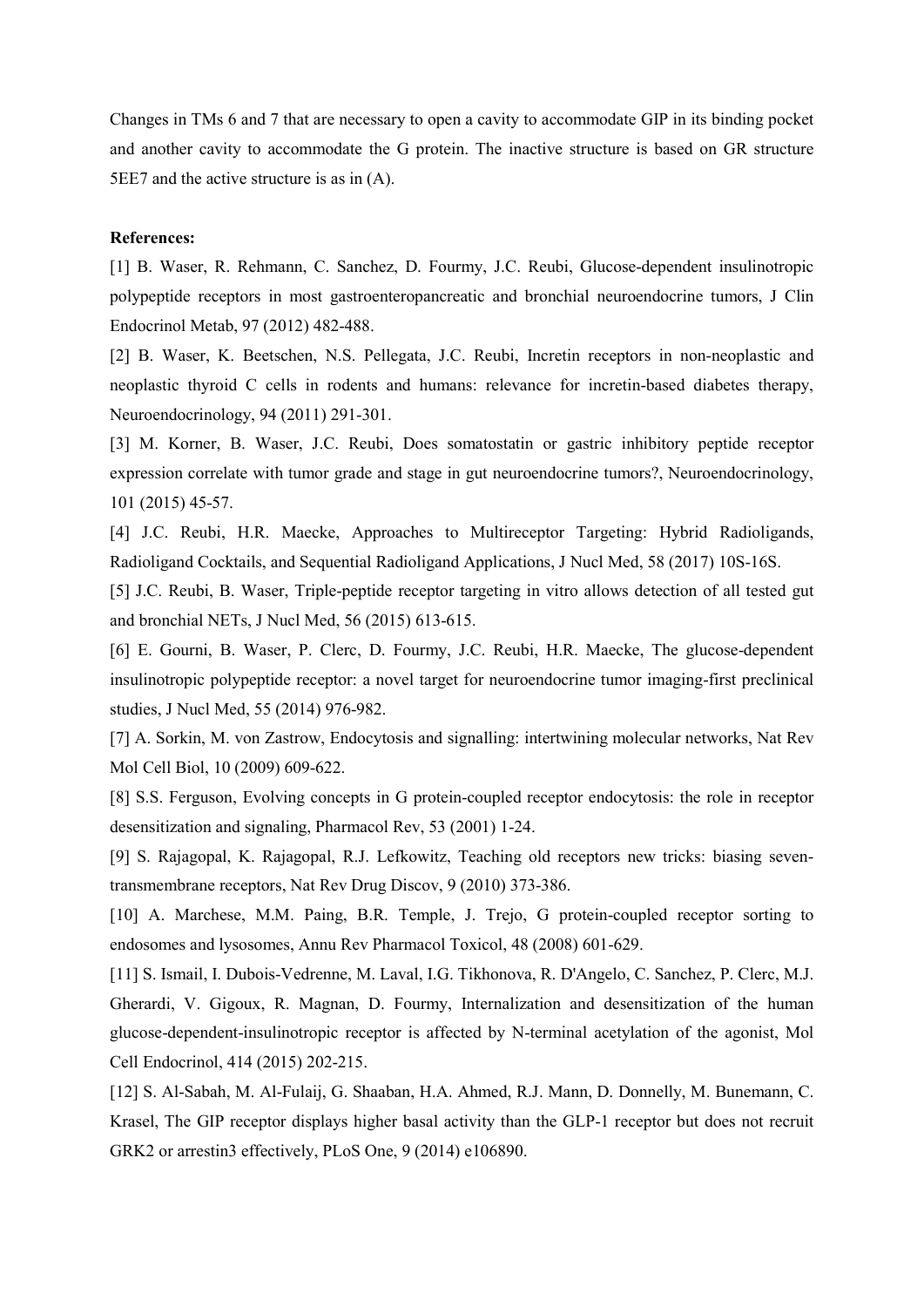[13] R. Magnan, B. Masri, C. Escrieut, M. Foucaud, P. Cordelier, D. Fourmy, Regulation of membrane cholecystokinin-2 receptor by agonists enables classification of partial agonists as biased agonists, J Biol Chem, 286 (2011) 6707-6719.

[14] S. Mohammad, R.T. Patel, J. Bruno, M.S. Panhwar, J. Wen, T.E. McGraw, A naturally occurring GIP receptor variant undergoes enhanced agonist-induced desensitization, which impairs GIP control of adipose insulin sensitivity, Mol Cell Biol, 34 (2014) 3618-3629.

[15] A.B. Tobin, A.J. Butcher, K.C. Kong, Location, location, location...site-specific GPCR phosphorylation offers a mechanism for cell-type-specific signalling, Trends Pharmacol Sci, 29 (2008) 413-420.

[16] C. Widmann, W. Dolci, B. Thorens, Agonist-induced internalization and recycling of the glucagon-like peptide-1 receptor in transfected fibroblasts and in insulinomas, Biochem J, 310 ( Pt 1) (1995) 203-214.

[17] S.N. Roed, P. Wismann, C.R. Underwood, N. Kulahin, H. Iversen, K.A. Cappelen, L. Schaffer, J. Lehtonen, J. Hecksher-Soerensen, A. Secher, J.M. Mathiesen, H. Brauner-Osborne, J.L. Whistler, S.M. Knudsen, M. Waldhoer, Real-time trafficking and signaling of the glucagon-like peptide-1 receptor, Mol Cell Endocrinol, (2013).

[18] S. Ferrandon, T.N. Feinstein, M. Castro, B. Wang, R. Bouley, J.T. Potts, T.J. Gardella, J.P. Vilardaga, Sustained cyclic AMP production by parathyroid hormone receptor endocytosis, Nat Chem Biol, 5 (2009) 734-742.

[19] D. Calebiro, V.O. Nikolaev, M.C. Gagliani, T. de Filippis, C. Dees, C. Tacchetti, L. Persani, M.J. Lohse, Persistent cAMP-signals triggered by internalized G-protein-coupled receptors, PLoS Biol, 7 (2009) e1000172.

[20] M. Zaccolo, T. Pozzan, Discrete microdomains with high concentration of cAMP in stimulated rat neonatal cardiac myocytes, Science, 295 (2002) 1711-1715.

[21] F. Mullershausen, F. Zecri, C. Cetin, A. Billich, D. Guerini, K. Seuwen, Persistent signaling induced by FTY720-phosphate is mediated by internalized S1P1 receptors, Nat Chem Biol, 5 (2009) 428-434.

[22] N.G. Tsvetanova, M. von Zastrow, Spatial encoding of cyclic AMP signaling specificity by GPCR endocytosis, Nat Chem Biol, 10 (2014) 1061-1065.

[23] S. Ismail, M.J. Gherardi, A. Froese, M. Zanoun, V. Gigoux, P. Clerc, F. Gaits-Iacovoni, J. Steyaert, V.O. Nikolaev, D. Fourmy, Internalized Receptor for Glucose-dependent Insulinotropic Peptide stimulates adenylyl cyclase on early endosomes, Biochem Pharmacol, 120 (2016) 33-45.

[24] E. Girard, D. Chmiest, N. Fournier, L. Johannes, J.L. Paul, B. Vedie, C. Lamaze, Rab7 is functionally required for selective cargo sorting at the early endosome, Traffic, 15 (2014) 309-326.

[25] R. Irannejad, J.C. Tomshine, J.R. Tomshine, M. Chevalier, J.P. Mahoney, J. Steyaert, S.G. Rasmussen, R.K. Sunahara, H. El-Samad, B. Huang, M. von Zastrow, Conformational biosensors reveal GPCR signalling from endosomes, Nature, 495 (2013) 534-538.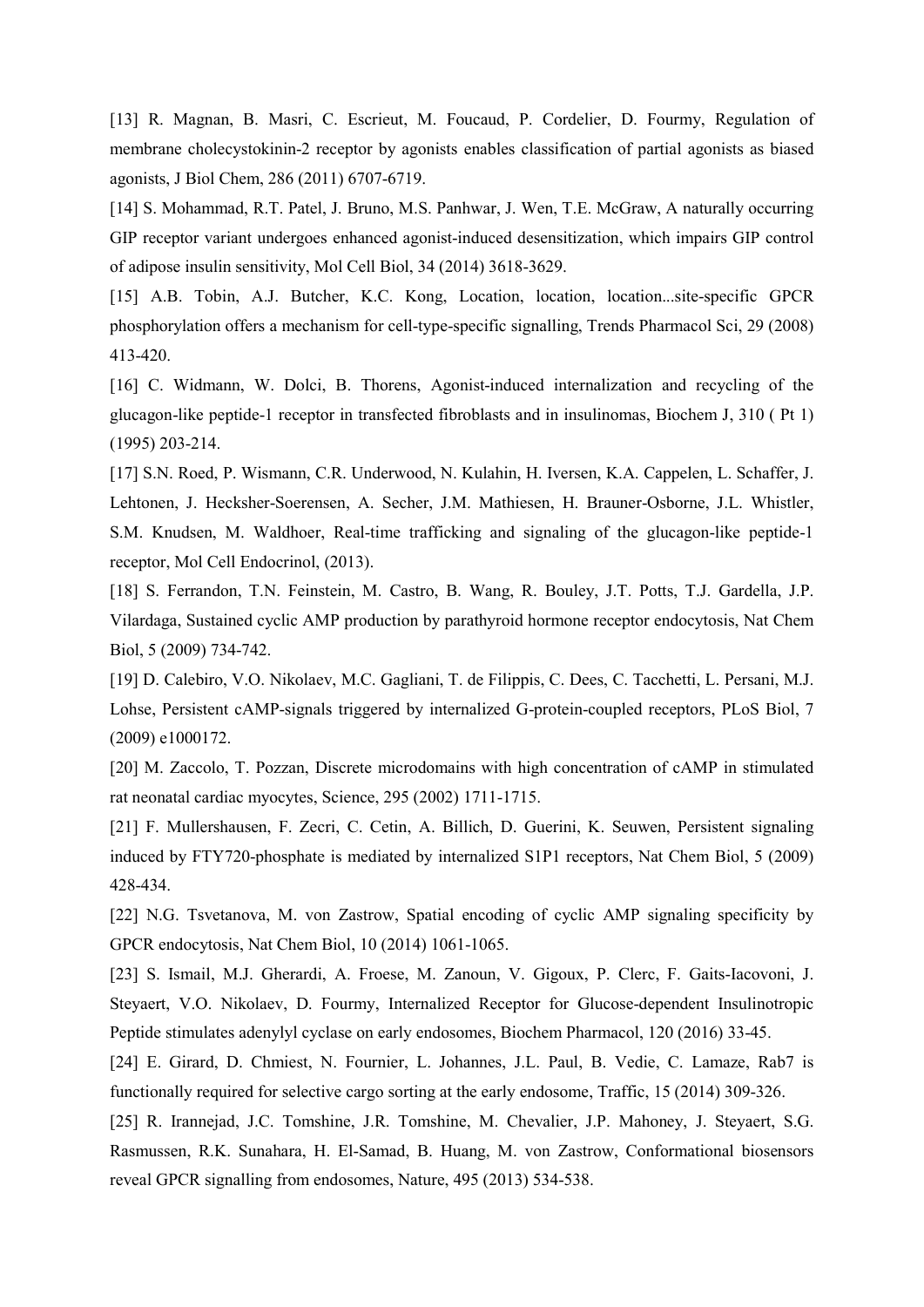[26] M.D. Allen, J. Zhang, Subcellular dynamics of protein kinase A activity visualized by FRETbased reporters, Biochem Biophys Res Commun, 348 (2006) 716-721.

[27] T. Yaqub, I.G. Tikhonova, J. Lattig, R. Magnan, M. Laval, C. Escrieut, C. Boulegue, C. Hewage, D. Fourmy, Identification of determinants of glucose-dependent insulinotropic polypeptide receptor that interact with N-terminal biologically active region of the natural ligand, Mol Pharmacol, 77 (2010) 547-558.

[28] C. Parthier, M. Kleinschmidt, P. Neumann, R. Rudolph, S. Manhart, D. Schlenzig, J. Fanghanel, J.U. Rahfeld, H.U. Demuth, M.T. Stubbs, Crystal structure of the incretin-bound extracellular domain of a G protein-coupled receptor, Proc Natl Acad Sci U S A, 104 (2007) 13942-13947.

[29] A. Cordomi, S. Ismail, M.T. Matsoukas, C. Escrieut, M.J. Gherardi, L. Pardo, D. Fourmy, Functional elements of the gastric inhibitory polypeptide receptor: Comparison between secretin- and rhodopsin-like G protein-coupled receptors, Biochem Pharmacol, 96 (2015) 237-246.

[30] F.Y. Siu, M. He, C. de Graaf, G.W. Han, D. Yang, Z. Zhang, C. Zhou, Q. Xu, D. Wacker, J.S. Joseph, W. Liu, J. Lau, V. Cherezov, V. Katritch, M.W. Wang, R.C. Stevens, Structure of the class B human glucagon G protein coupled receptor, Nature, 499 (2013).

[31] K. Hollenstein, J. Kean, A. Bortolato, R.K. Cheng, A.S. Dore, A. Jazayeri, R.M. Cooke, M. Weir, F.H. Marshall, Structure of class B GPCR corticotropin-releasing factor receptor 1, Nature, 499 (2013) 438-443.

[32] S.G. Rasmussen, B.T. DeVree, Y. Zou, A.C. Kruse, K.Y. Chung, T.S. Kobilka, F.S. Thian, P.S. Chae, E. Pardon, D. Calinski, J.M. Mathiesen, S.T. Shah, J.A. Lyons, M. Caffrey, S.H. Gellman, J. Steyaert, G. Skiniotis, W.I. Weis, R.K. Sunahara, B.K. Kobilka, Crystal structure of the beta2 adrenergic receptor-Gs protein complex, Nature, 477 (2011) 549-555.

[33] G. Song, D. Yang, Y. Wang, C. de Graaf, Q. Zhou, S. Jiang, K. Liu, X. Cai, A. Dai, G. Lin, D. Liu, F. Wu, Y. Wu, S. Zhao, L. Ye, G.W. Han, J. Lau, B. Wu, M.A. Hanson, Z.J. Liu, M.W. Wang, R.C. Stevens, Human GLP-1 receptor transmembrane domain structure in complex with allosteric modulators, Nature, 546 (2017) 312-315.

[34] A. Jazayeri, M. Rappas, A.J.H. Brown, J. Kean, J.C. Errey, N.J. Robertson, C. Fiez-Vandal, S.P. Andrews, M. Congreve, A. Bortolato, J.S. Mason, A.H. Baig, I. Teobald, A.S. Dore, M. Weir, R.M. Cooke, F.H. Marshall, Crystal structure of the GLP-1 receptor bound to a peptide agonist, Nature, 546 (2017) 254-258.

[35] Y. Zhang, B. Sun, D. Feng, H. Hu, M. Chu, Q. Qu, J.T. Tarrasch, S. Li, T. Sun Kobilka, B.K. Kobilka, G. Skiniotis, Cryo-EM structure of the activated GLP-1 receptor in complex with a G protein, Nature, 546 (2017) 248-253.

[36] Y.L. Liang, M. Khoshouei, A. Glukhova, S.G.B. Furness, P. Zhao, L. Clydesdale, C. Koole, T.T. Truong, D.M. Thal, S. Lei, M. Radjainia, R. Danev, W. Baumeister, M.W. Wang, L.J. Miller, A. Christopoulos, P.M. Sexton, D. Wootten, Phase-plate cryo-EM structure of a biased agonist-bound human GLP-1 receptor-Gs complex, Nature, 555 (2018) 121-125.